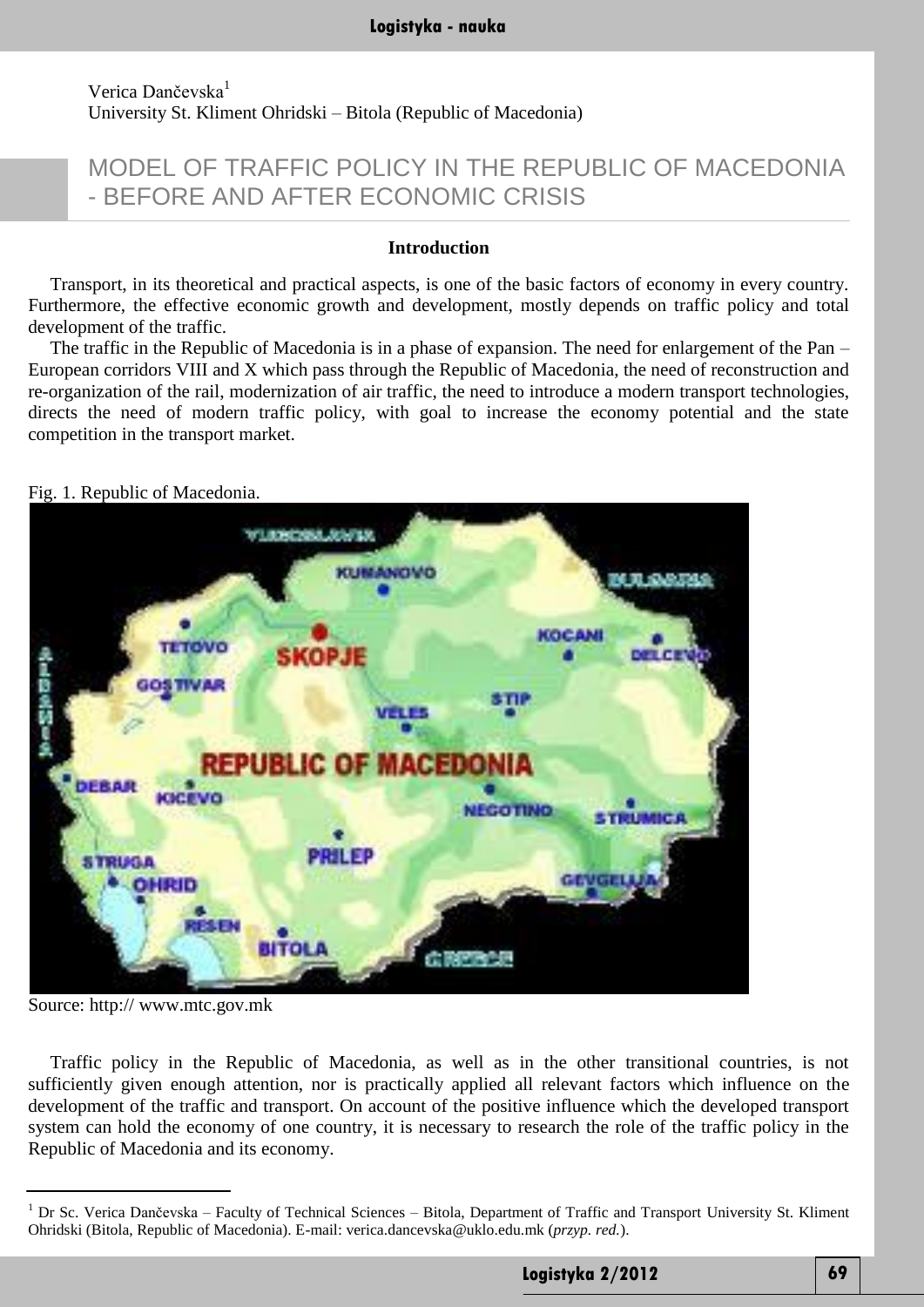

Source: http:// [www.mtc.gov.mk](http://www.mtc.gov.mk/)

Comp.prep. Z.MANEV evropa 09.1997

## **Traffic policy model**

The existence of the economy market inevitably follows the development of the traffic system. The necessity to include the Republic of Macedonia in the European traffic flows, as well as its interest to associate with the European Union is imperative which is set for the Government of the Republic of Macedonia and its citizens. The advanced inter correlation in the economy with the linearization of the goods and services flow, as well as creating conditions for capital flow, should follow with a previous consistent traffic policy. In spite of developed traffic policy, as well as for better organization of the traffic system, it is possible to increase current flow and to create new market flows, which could have an effect on the export – import balance.

The following scientific hypothesis was established: using scientific factors for traffic policy, sustainable development, by estimating the development and success of the economy and traffic in Macedonia, and the correlation of the traffic policy and the sustainable development of the economy in Macedonia, it is possible to suggest a new traffic policy model, which will positively influence the sustainable development of the traffic and economy in Macedonia and its adjustment towards the traffic and economy system in the European union.

The final goal of this research is a contribution to the process of including the Republic of Macedonia as an equal member of the European Union.

As a result of the research, a traffic policy system model has emerged, which interactively links the basic elements of the system incorporated in the traffic system and economy of the Republic of Macedonia and Europe. The traffic policy is a system consisting of great number of elements, but for this occasion following elements are researched: traffic infrastructure, traffic substructure in branches, transport subjects, containerized transport, Hucke-pack transport, bimodal transport, traffic services production and its price, environmental and sustainable development costs, legal framework of the traffic services production, logistical integrated traffic information system, management and guidance, organizational culture, gross domestic product, logistic intellectual capital, and other elements of the model.

# **Logistyka 2/2012 70**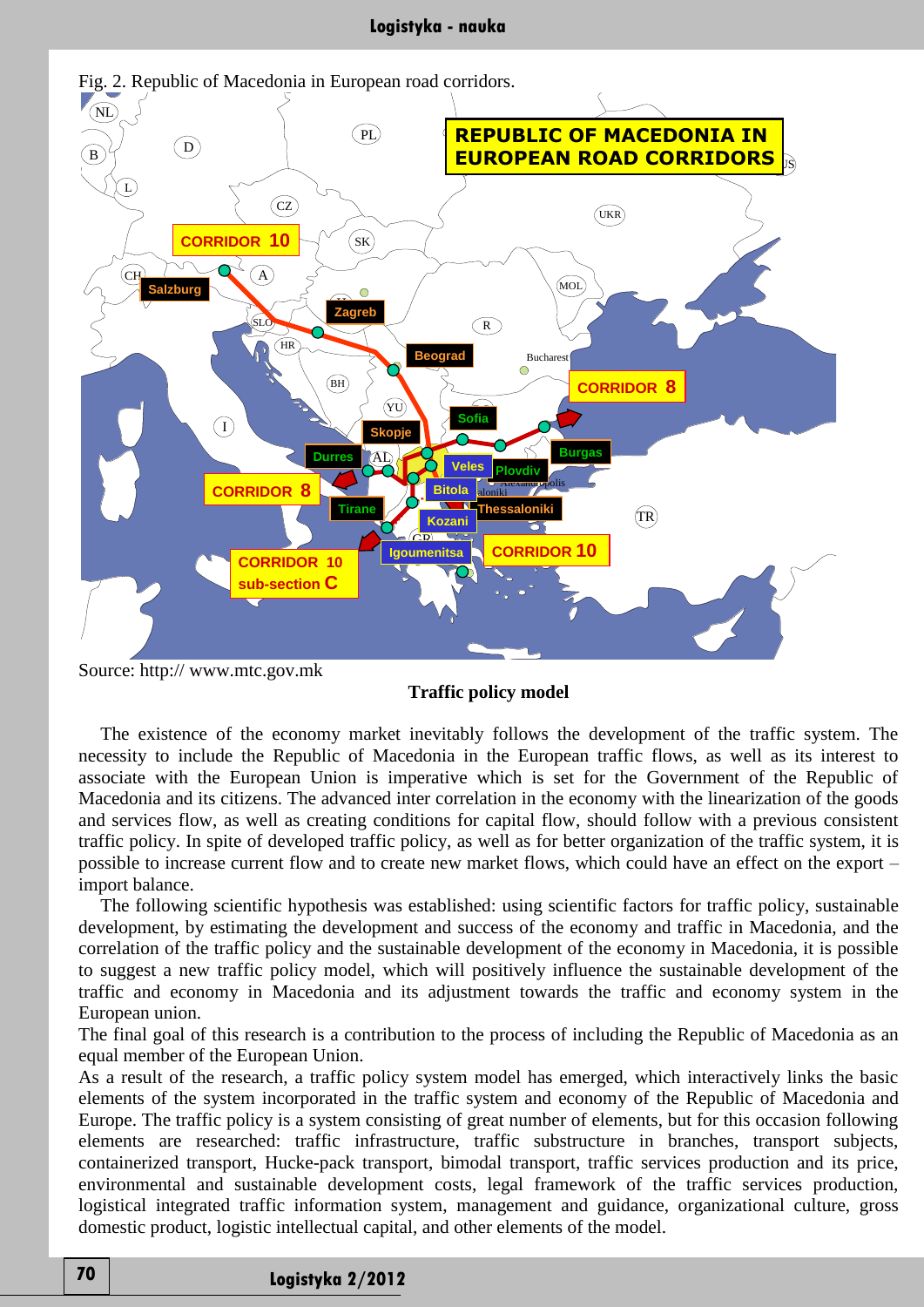## **Logistyka - nauka**

In this paper as a model of the traffic policy, a mathematical model of matrix growth has been applied, because of its advantages. The matrix of growth enables far complex realization of the relation among the elements of the model and could serve as a basis for establishment of dynamic systems like the traffic policy system.

|                                                 | <b>Input y<sub>it</sub></b> |      |      | Прираст           |
|-------------------------------------------------|-----------------------------|------|------|-------------------|
| <b>The Traffic Policy Elements</b>              | 2007                        | 2012 | 2017 | $\Delta y_{2017}$ |
| 1. Traffic infrastructure                       | 40                          | 50   | 70   | 30                |
| 2. Traffic supra-structure                      | 40                          | 70   | 80   | 40                |
| 3. Transport subjects                           | 30                          | 50   | 70   | 40                |
| 4. Hucke-pack transport, bimodal transport      | 20                          | 40   | 70   | 50                |
| 5. Traffic services production and its price    | 30                          | 50   | 80   | 50                |
| 6. Environmental and sustain. development costs | 40                          | 60   | 80   | 40                |
| 7. Legal framework of the traffic services      | 20                          | 40   | 70   | 50                |
| 8. Logistic activities in the area of traffic   | 30                          | 50   | 80   | 50                |
| 9. Integrated traffic information system,       | 20                          | 40   | 70   | 50                |
| 10. Management and guidance                     | 30                          | 40   | 60   | 30                |
| 11. Organizational culture                      | 30                          | 50   | 70   | 40                |
| 12. Gross domestic product                      | 30                          | 50   | 80   | 50                |
| 13. Logistic intellectual capital               | 40                          | 70   | 80   | 40                |
| 14. Other elements of the model                 | 30                          | 40   | 60   | 30                |

Source: Forecast from the author.

The basic year in which the research was completed is the year 2003, being a year with final official data published by the Statistical Bureau of the Republic of Macedonia. As model inputs are used the values of the quantified elements of the traffic policy for 2007, the forecasted values for 2012, when the Republic of Macedonia should become an associate member of the European union, as well as the forecasted values for 2017, when it is planned for Macedonia to become a full member of the EU. While the values put for the year 2012 and 2017 are estimated on the basis of the reforms in the whole system of the country and on the statements of the members of the Government, the President of the Republic of Macedonia and the foreign representatives of the EU who monitor the reforms in the Republic of Macedonia. The differences between the element values of the year 2017 and 2007 constitute the vector of growth  $\Delta y$ <sup>'</sup><sub>2017</sub> of the traffic policy. The vector growth product  $\Delta y$ <sup>'</sup><sub>2015</sub> and the value vector  $1/y_{2015}$  define the matrix of growth in the traffic policy in respect to the current values. When the values are calculated and expressed in percentages, direct (in relation to itself) and indirect (every element in relation to the others and vice –versa) growth rates are obtained, which are output elements of the model.

The function of the matrix of growth is two folded:

- It generalizes the concept of growth by means of direct and indirect growth rates.
- It enables the establishing of the dynamic systems, through which the directions of future of traffic policy development can be set up.

#### **Causes for change of the traffic policy model**

The time framework of this model is:

- $\bullet$  2007 base year
- 2012 year when the Republic of Macedonia should get a negotiation date with the European Union.
- 2017 year when the Republic of Macedonia should became a member of the European Union.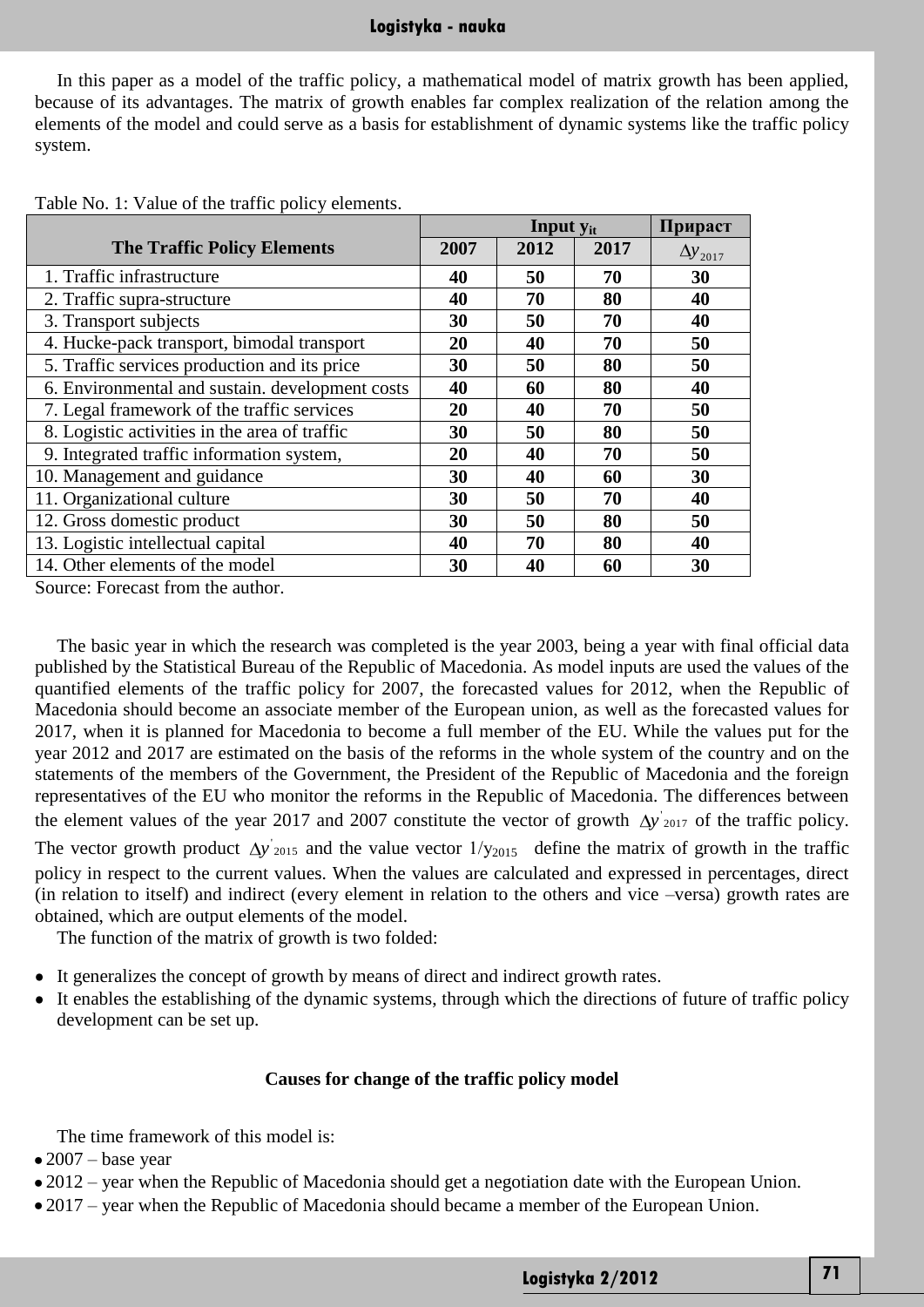#### **Logistyka - nauka**

But, the Republic of Macedonia has experienced certain phenomenas and left mark on the dynamics in society, as well as emboding this model of traffic policy. Moreover, the imposed issue over the name with the Republic of Greece has brought far reaching consequences in all sphere of living.

The government of the Republic of Macedonia has taken few steps, which were qualified as provocations. In the follow up, the reasons which directly or indirectly influenced on the embodying the suggested model of the traffic policy, that was previously rationalized, will be analyzed.

This was forecast for traffic policy model, but some changes are happening in Macedonia. Their influence has direct or indirect implications in the traffic and transport area.

#### *An Indirect causes*

Reasons for distructing the embodieng of the suggested model of traffic policy which indirectly influenced are:

- not assigning the Republic of Macedonia in NATO alliance at the Buchurest summit in march 2008;
- early parliamentary elections in july 2008 which convincingly the rulling party VMRO DPMNE won.
- Issue continutation with the Republic of Greece, which is resolving under United Nations monitoring and their special representative.
- Challenging and stretching the negotiation date of the Republic of Macedonia with the European Union, due to the name issue with the Republic of Greece.

#### *A Direct causes*

The government of the Republic of Macedonia formed the coalition party " For better Macedonia", conducted by the biggest party VMRO – DPMNE, took number of measures which were qualified as provocation from the Republic of Greece. These reasons directly influenced unrealization of the traffic policy model in the Republic of Macedonia. These reasons are regarding the name changing of the objects from the traffic infrastructure. The reasons are as follows:

- Changing the name of the airport in Skopje, from airport Petrovec into airport "Alexander the Great".
- Changing the name of the corridor X which passes through the Republic of Macedonia into corridor "Alexander the Great"



## Fig. 3. European road corridors in Republic of Macedonia

**Logistyka 2/2012 72**

Source: http:// [www.mtc.gov.mk](http://www.mtc.gov.mk/)